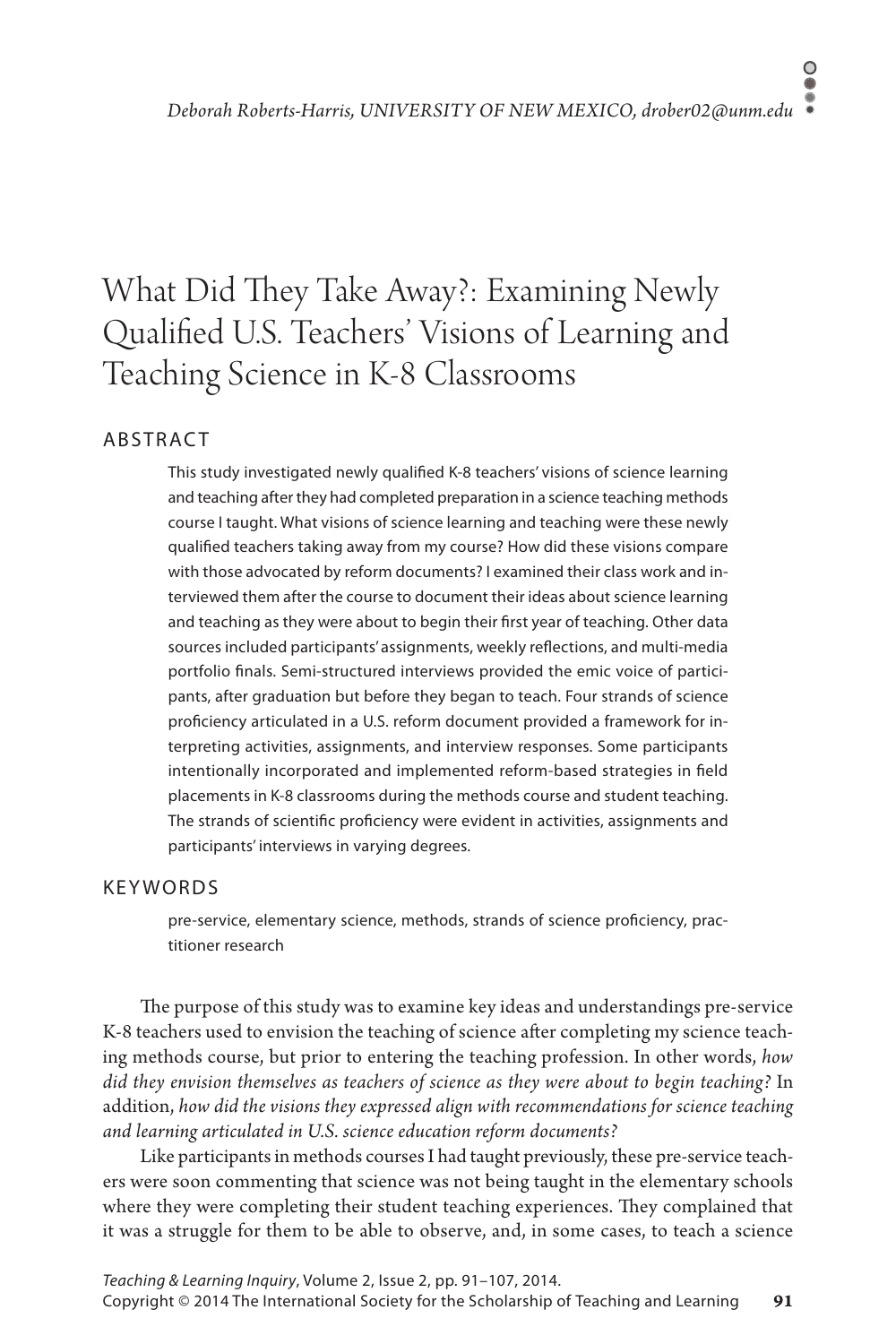lesson. My question became, if the pre-service teachers were not seeing much science being taught, and if they were finding it a challenge to carve out time to include science lessons in their teaching experiences, then what would they remember and how would they envision the teaching of science after they had completed my course? Would their visions for teaching science in their own classrooms include the reform-based ideas and concepts implemented in each of my class sessions?

There is a substantial body of knowledge about pre-service teacher beliefs during their course work ( Jones & Carter, 2007; Kaufman & Moss, 2010; Luft, Roehrig, & Patterson, 2003; Richardson, 2003). However, there is little research about the transition from student to teacher, because as Luft (2007) points out there is a dearth of appropriate transition programs for new teachers. A small handful of studies (Adams & Krockover, 1997; Simmons, et al, 1999) have specifically looked at connections between secondary science teacher preparation program experiences and new teacher enactment in the classroom. Additionally, there is much research about new teacher beliefs (Kaufman & Moss, 2010; Luft, Roehrig & Patterson, 2003) and ways those beliefs play out during induction years. I was unable to find any research specific to newly qualified teachers, after graduation, but before they begin teaching. This study contributes to the literature about visions of science teaching held by one group of such newly qualified teachers.

## WAYS TO DESCRIBE TEACHERS' IDEAS ABOUT LEARNING AND TEACHING

Various terms have been used to refer to ways in which teachers think about learning and teaching, such as beliefs, attitudes, mental models, views, perceptions, and intentions. For example, Luft and Roehrig (2007) gave a detailed description of science teacher beliefs, noting there are many differing ideas in what the term *beliefs* means to different researchers. McGinnis, Parker, and Graeber (2004) referred to both *attitudes* and *beliefs*; whereas, Thomas, Pedersen, and Finson (2001) discussed teachers' *mental models* and *beliefs*. Morrison, Raab, and Ingram (2009) used the term *views* to describe the ideas that teachers have about the nature of science. Some refer to teachers' *perceptions* (Lederman, 1999), while others refer to teachers' *intentions* (Haney, Czerniak, & Lumpe, 1996).

The term *vision* appears in many discussions of teacher identities. Abell (2005), for example, found that during a course in science teaching methods, prospective teachers were "building their views of inquiry and their visions of themselves as future teachers" (p. 287). In a study about implementing a reflective orientation toward the teaching and learning of science, Abell & Bryan (1997) asked prospective teachers to reflect on their science experiences so they could look at their own histories and then to the future to envision themselves as science teachers.

In a review of science teacher education literature, Davis, Petish, and Smithey (2006) found that teachers who were better able to envision themselves as science teachers gained more from their education program and became better inquiry-based science teachers. According to the authors, "envisioning oneself as a science teacher is critical in becoming a professional" (p. 31). Davis (2006) found that expert teachers demonstrated a more complex view of teaching than pre-service teachers, in part because they made more connections in teaching and were more analytical about teaching and learning in the classroom. Davis described this as *professional vision*, and stated that developing professional vision is important in enacting effective instruction.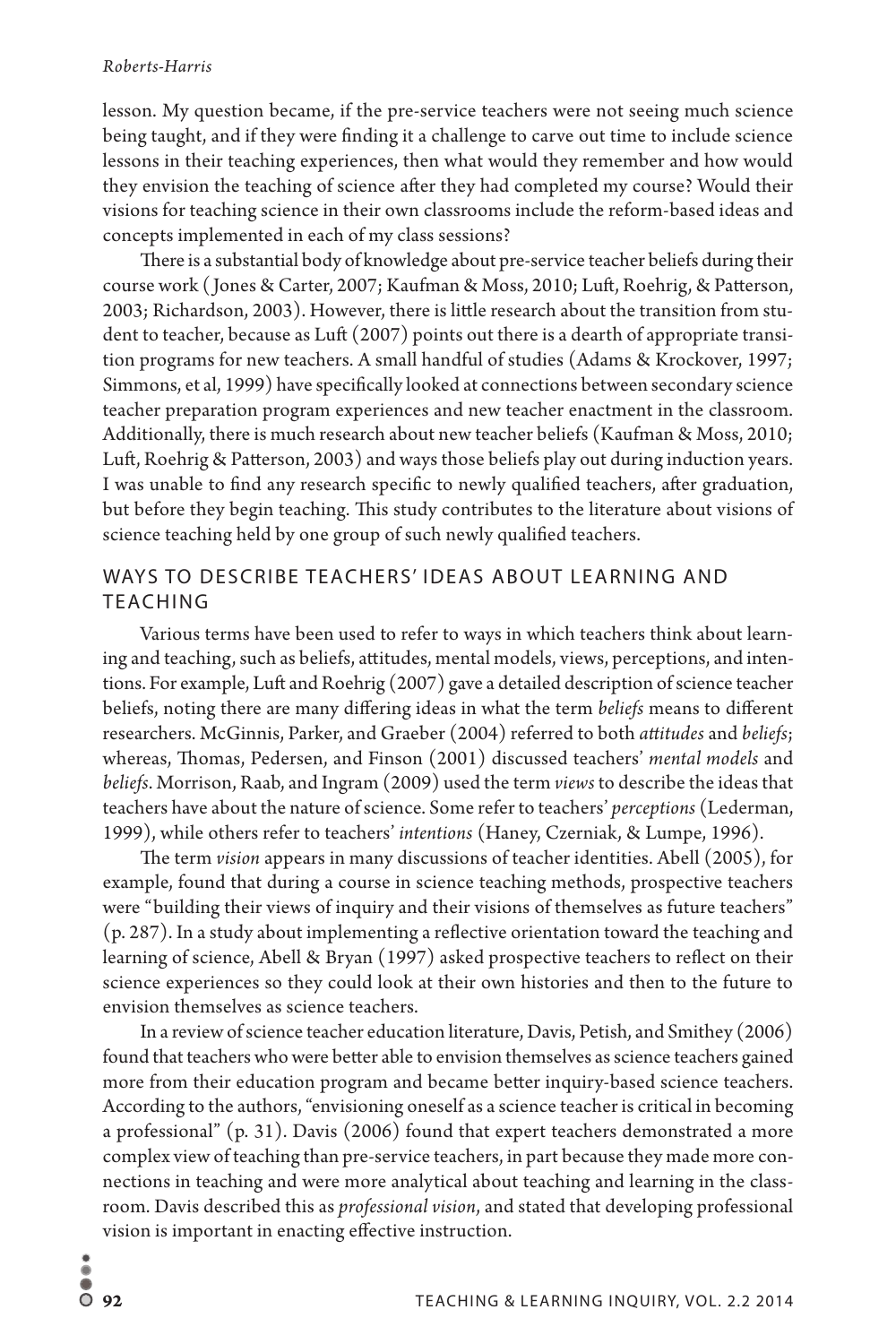Sherin and Han (2004) shared this view of a "professional vision," emphasizing the importance of developing such a view in making instruction more effective. She proposed that pre-service teachers can learn ways to use this "professional vision" as they are teaching. However, it may be unreasonable to expect pre-service teachers to do so effectively at the beginning of their teaching careers (Davis, 2006). Anderson, Smith and Peasley (2000) pointed out that beginning (including pre-service) teachers may be over-taxed by reflection-in-action because they are new to many of the tasks of teaching. This raises the question of whether newly-qualified teachers who are not yet teaching are able to analyze and make connections to teaching in ways that will inform their future classrooms.

In this study, the term *vision* has a dynamic and active connotation. Vision is what we hope to achieve, what we think might be possible; a goal to reach for. It acknowledges we are here now in the present, but looking toward the future, in this case, the future of science teaching and learning. By asking pre-service teachers to begin to analyze and make connections to their future teaching, I attempted to have them envision the possibilities of their new teaching assignments in ways that could inform their future practices.

## U.S. SCIENCE EDUCATION REFORM DOCUMENTS

The U.S. *National Science Education Standards* (NRC, 1996) recommended that teachers implement an inquiry-based program. This approach engages students in doing what scientists do:

*asking questions, planning and conducting investigations, using appropriate tools and techniques to gather data, thinking critically and logically about relationships between evidence and explanations, constructing and analyzing alternative explanations, and communicating scientific arguments (p. 105).* 

A wide range of interpretations of what the phrase *inquiry-based instruction* means followed this publication (Flick & Lederman, 2006; Minstrell & van Zee, 2000; National Research Council, 2000; Windschitl, 2003). A more recent document by the U.S. National Research Council (2007), *Taking Science to School: Learning and Teaching Science in Grades K-8*, reviewed research on how children learn science and reconsidered how science should be taught. Recognizing that science learning is multifaceted and interrelated, this document describes science proficiency in terms of four strands, intertwined as a rope. Students who are proficient in science:

- 1. know, use, and interpret scientific explanations of the natural world
- 2. generate and evaluate scientific evidence and explanations
- 3. understand the nature and development of scientific knowledge; and
- 4. participate productively in scientific practices and discourse (p. 2)

This publication stresses that the strands are separated only for the purpose of better understanding the whole and that "students use them in concert when engaging in scientific tasks" (p. 41). The text also emphasizes there is a "complex interplay among development, learning and instruction" (p.41).

Several researchers have used these strands to guide their studies. For example, Smith, Cowan, and Culp (2009) developed a unit for kindergartners using the four strands as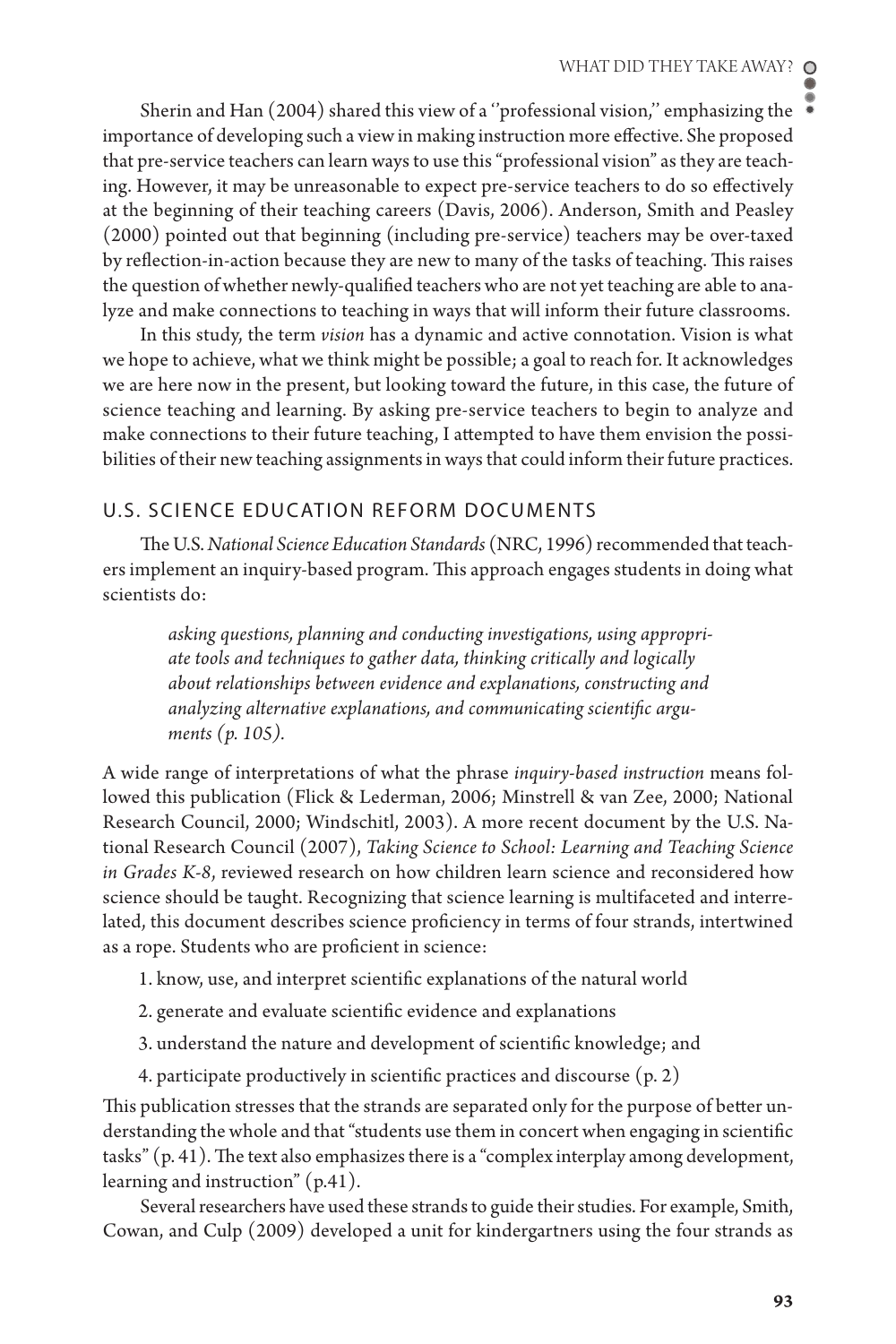a framework for the study of seeds. Minogue, et al. (2010) examined classroom implementation of the strands. Sampson, Grooms and Enderle (2011) aligned instruments to assess scientific argumentation with aspects of science proficiency articulated in the NRC document.

In teaching my course, I had used the language of inquiry derived from the earlier *National Science Education Standards* (NRC, 1996). However, I decided to use the four strands of proficiencies as a framework for interpreting remarks about science learning and teaching during interviews I conducted with graduates of my course before they began teaching.

## RESEARCH QUESTIONS

This study examined the following research questions:

- *1. How did graduates of a science methods course envision themselves teaching science after they graduated from their teacher preparation program but before they began teaching?*
- *2. How did their visions of science learning and teaching align with the four strands of science proficiency articulated by the U.S. National Research Council (2007)?*

#### METHODS

As the instructor of the course on methods of teaching science, I used a reflective stance toward teaching (Abell & Bryan, 1997; Darling-Hammond, 2006). A reflective stance is one that requires educators to spend time thinking and considering their instructional practices and beliefs, alone and in collaboration with others. I have studied my own teaching practices and students' learning both as a teacher (Roberts, 1999; 2000; 2007) and as a teacher educator (Roberts, 2011). Roth (2007) explained the role of teacher research as important in two ways. First, teacher research can add to the knowledge base in science education and connect the areas of practice and research. Second, such research supports the continuing professional growth of teachers and teacher educators (Hubbard & Power 2003; Cochran-Smith and Lytle, 1999; Shulman, 2004).

As an instructor who engages in the Scholarship of Teaching and Learning (Hutchings, Huber, & Ciccone, 2011; Hutchings & Shulman, 1999) and self-study (Loughran & Northfield, 1998; Schön, 1983), I believe the knowledge and understanding gained through careful investigation of my teaching practices and my students' learning will ultimately benefit my students. Moreover, as Zeichner (2007) has argued, practitioner research contributes to a broader understanding of issues related to teacher education and policy. He and others (Dana & Yendol-Hoppey, 2009; McMillan & Schumacher, 2010) assert the accumulation of knowledge gleaned from self-studies plays a valuable part in the way teachers envision new potentials and possibilities for engaging in inquiry-oriented teaching and learning. A case study approach was used as a research strategy, an empirical inquiry to investigate the pre-service teacher's visions of science learning and teaching within its real-life context (Yin, 2012).

#### **Setting**

I conducted this study in the context of a graduate course on methods of teaching science in a Master's certification program at an urban southwestern university in the U.S. I modeled the instructional approach recommended in the U.S. *National Science Edu-*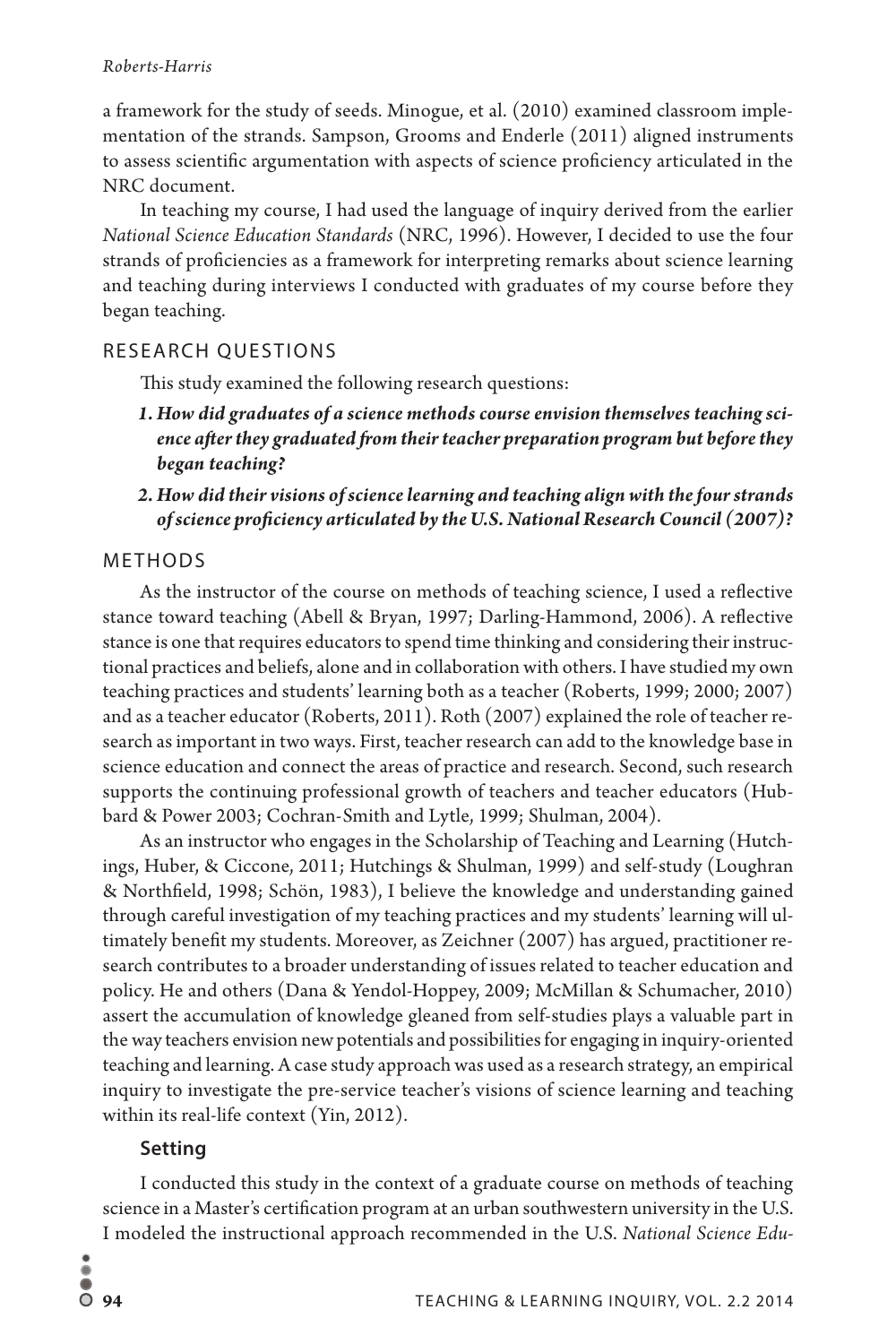*cation Standards* (National Research Council, 1996) that "Teachers of science plan an inquiry-based science program for their students"  $(p, 30)$ . The textbook selected by my department also advocated this inquiry-based approach (Bass, Constant, & Carin, 2009*).*

During each class session, the pre-service teachers experienced inquiry-oriented investigations that engaged them in authentic situations, some lasting several weeks, some one-time investigations. I also emphasized the intentional integration of other content areas into science, because that is what science learners and scientists do naturally, and because there is little time delegated to elementary science as a result of high stakes testing in math and reading in the U.S. (McMurrer, 2007).

#### **Participants**

In total, the sample for this study included 20 students, 17 females and three males. I analyzed the course work of 16 and interviewed seven. At the time of the interviews, all participants had completed their Master's degree but had not yet begun to teach in their own classrooms. The 16 participants consisted of three white males, eight white females, and five females from other ethnic groups (two Mexican-American, one Asian, one Mid-Eastern, one mixed race). All of these participants had given formal consent to participate in the study. I was unable to contact the four remaining pre-service teachers, one male and three females, who were demographically similar to those who participated in the study. I, too, was a participant by virtue of engaging in practitioner research to study my own teaching practices and students' learning.

## **Data collection**

During the course, I documented participants' assignments, weekly reflections, and multi-media portfolio finals. Assignments were evaluated for common themes with participants' comments selected to illustrate particular themes as well as for evidence of the four strands of scientific proficiency articulated in *Taking Science to School: Learning and Teaching Science in Grades K-8* (NRC, 2007). A detailed analysis of the students' responses on assignments is reported elsewhere (Roberts, 2011). This report focuses upon responses during the interviews, which occurred about six months after the participants had completed the course. The pre-service teachers refer to the assignments in their interview responses. I conducted interviews with seven of these participants during the summer after they had completed my course in the previous fall and graduated from their teacher preparation program in May, but had not yet begun to teach. This was intentional, because I wanted to explore how they were looking toward their future classrooms and what their conceptions were of teaching and learning and teaching of science before they had begun their work as first time teachers. I interviewed participants in coffee shops or local restaurants around the university.

The semi-structured interviews provided the emic voice of participants (Mehra, 2002). I asked them three questions about their visions of science teaching. Although I was curious to see what connections the participants would make between the way I had taught the course and the way they would teach their future students, I phrased these questions in ways that did not explicitly ask them to make that connection.

First, I asked, "What are the characteristics of a good science teacher?" With this question, I wanted to understand what the participants believed were the important attributes of science teachers and how they envisioned themselves as teachers of science.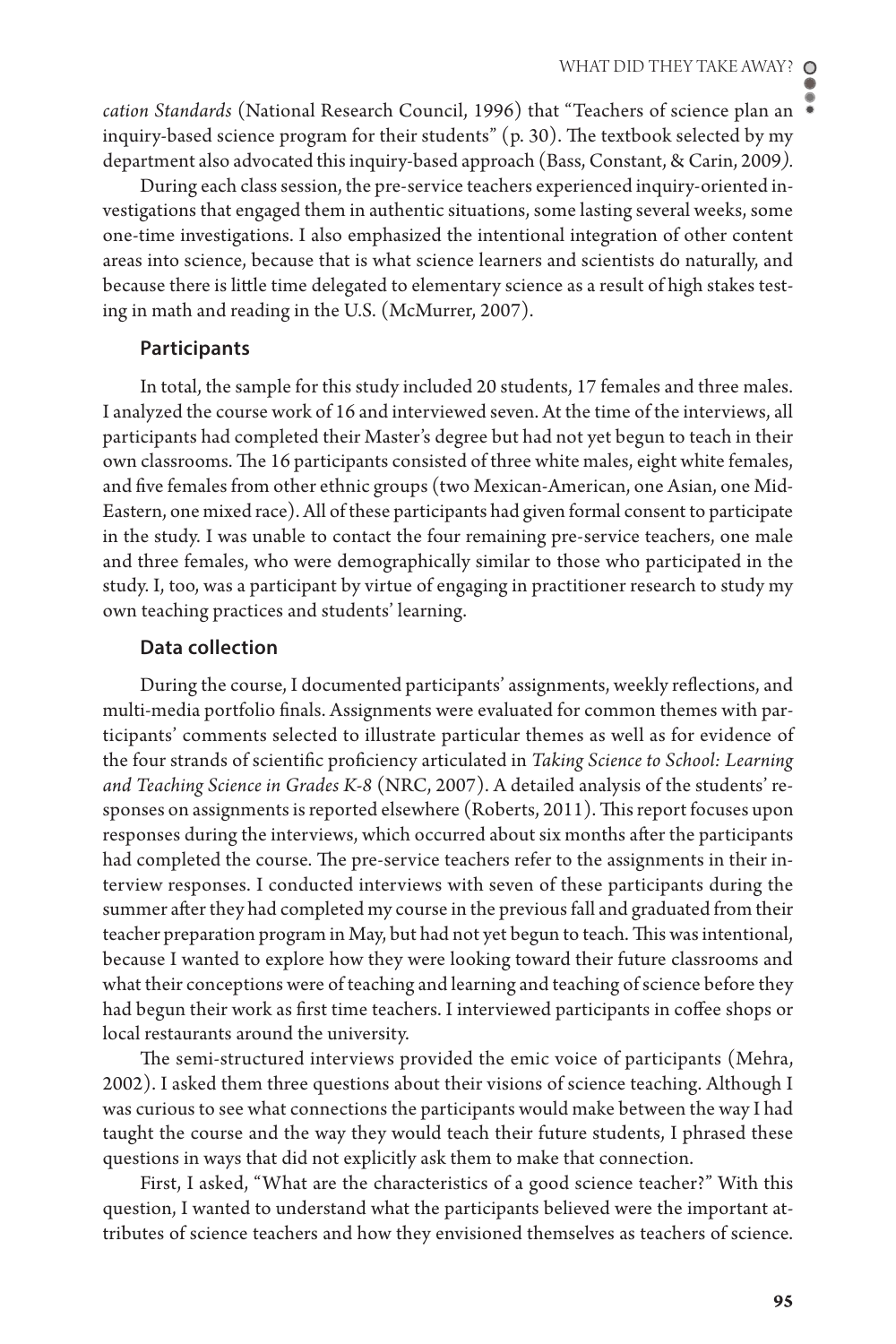Next, I asked, "Imagine that you now have a job teaching in an elementary school and you will be responsible for teaching science, what does your classroom look like and what evidence will there be that you are a teacher of science?" This question solicited information about the physical characteristics of the classroom; what did they envision a classroom would look like if teaching science occurred there? Finally, I asked, "If I walked into your classroom during science instruction, what would I see?" With this question, I sought to understand how prospective teachers thought science teaching in action would look in their rooms.

#### **Data interpretation**

I utilized several qualitative methods in interpreting the data. First, I identified common themes in the responses of the pre-service teachers based on the interviews (Thomas, 2006). I analyzed all of the data a second time to look for evidence of the strands of science proficiency. After these analyses, I conducted member checks with participants by providing them with initial interpretations of the data for their review. Respondent validation of data interpretations is central to ensuring the validity of a qualitative study (Silverman, 2001).

I believe I achieved transferability in this study according to Guba's (1981) description. Because the study is a qualitative examination of the participants' experiences in a particular context, the results may not generalize to all other science teaching contexts. Rather, I designed the study to gather data in naturally occurring phenomena to gain a better understanding of the pre-service teachers' experiences within a specific context (McMillan & Schumacher, 2010). The goal was not to construct statements of "truth" that could be generalized to larger populations; rather, I collected and analyzed extensive data to develop detailed descriptions that allowed comparison of my particular context in the methods course to other methods courses I teach. I used multiple methods of interpretation to understand and interpret data according to the perspectives of the participants. Overlapping methods of data interpretation increases the dependability and stability of data interpretation, thereby enhancing its trustworthiness (Dana & Yendol-Hoppey, 2009; Guba, 1981).

## DESCRIPTION OF THE SCIENCE TEACHING METHODS COURSE

I taught the methods course by modeling the pedagogy that I would hope my students would use in their own classrooms. Each week they participated in an investigation usually centered around a concept relating to the nature of science. They conducted investigations much like elementary students might. Each class discussion during and following the investigations involved them in questioning, discussing how to collect and analyze data as well as claims and evidence and possible alternative conclusions. The students' placements in elementary schools in the area provided a rich source of discussion.

There were four major assignments in the class, and these grew in complexity as the semester progressed. The first assignment challenged the students to think about science from their personal perspective, and provide me with some background information on their perceptions of science. The second assignment asked the students to explore the perspective of science of their school district and school. The third assignment asked them to evaluate a science lesson of their choice and to rewrite it using the 5 E format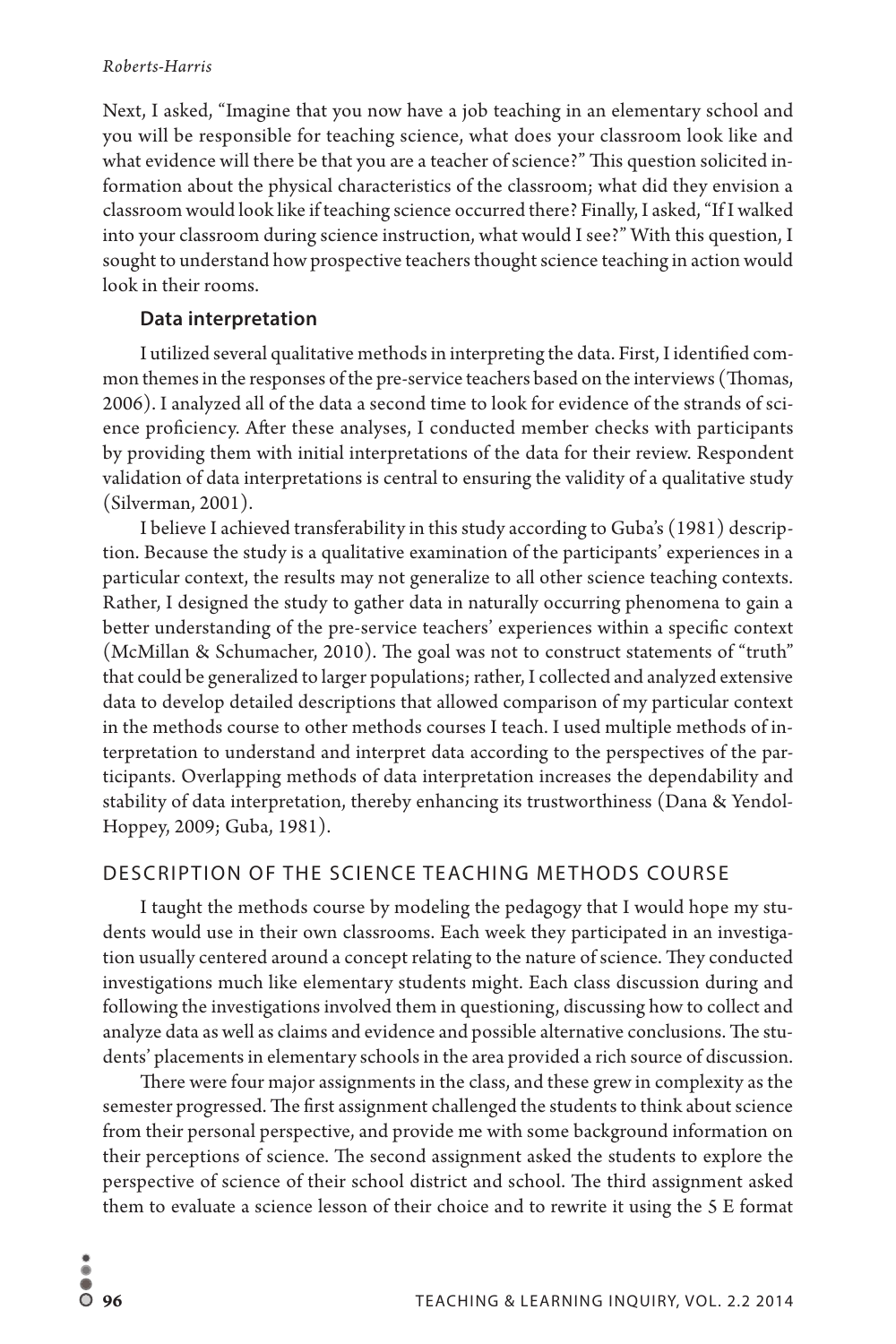(engage, explore, explain, elaborate, evaluate) (Bybee et al., 2006). In the fourth assignment, the students planned and implemented a lesson using a peer observer and video tape recording of their lesson, which they then used to reflect on their experience and the information from the peer observer and the videotape. Each week the students wrote a reflection. Four of the reflections had prompts I created, and the rest were free choice.

The final assignment involved creating a "snapshot" of their learning in this course by using the Carnegie KEEP TOOLkit software (now the Content Builder at merlot.org). This was a multimedia synthesis of what they thought they had learned. I encouraged them to use graphics of any kind, excerpts from their assignments and reflections, readings from the class, experiments, discussions, or experiences from their student teaching that they could use as claims and evidence of what they understood from the course. I agree wholeheartedly with Lieberman and Mace (2009), "Making multimedia representations of practice helps teachers articulate what they know (and what they need to know) and teaches the rest of us about the complexities and layered nature of teaching"  $(p. 87)$ .

Although these snapshots of learning and practice varied in quality, they were an opportunity for the pre-service teachers to share their learning with peers and to give and receive critique from each other. Their representations of science teaching and learning came from their personal learning and not from an outside source. The ease of using this software made it possible for pre-service teachers to demonstrate their progress in the course, and in understanding science teaching and learning in powerful ways.

#### FINDINGS

This study examined how graduates of my science methods course envision themselves teaching science after they graduate from their teacher preparation program but before they begin teaching. During interviews, participants described visions of teaching demonstrating that, as they look towards their careers as elementary teachers, they also envision themselves as teachers of science. In interpreting interview data, I also considered ways in which their comments showed evidence that their visions include elements of the four strands of science proficiency articulated by the U.S. National Research Council (2007). Below I present evidence of their visions in the context of the four strands.

## **Strand 1: Know, use, and interpret scientific explanations of the natural world**

The discussion of Strand 1 in *Taking Science to School* (NRC, 2007) emphasizes the identification and use of knowledge that students bring to the science classroom. If the participant accessed prior knowledge and built upon those concepts or applied knowledge to a new situation, I considered the comment to be evidence of Strand 1. In the section that follows, I have included several examples from the interviews that show evidence of Strand 1.

Participant 1 reflected during his interview, that if he were in his own classroom, he would have done the [required] lesson in a different way. His placement was in a middle school geometry class, and he tried to pick a topic that encompassed both science and math. He chose to do a lesson about tessellations and had students then create their own tessellations. In reflecting on his teaching and their learning he realized that he had missed an opportunity that would have facilitated the students' learning. He stated: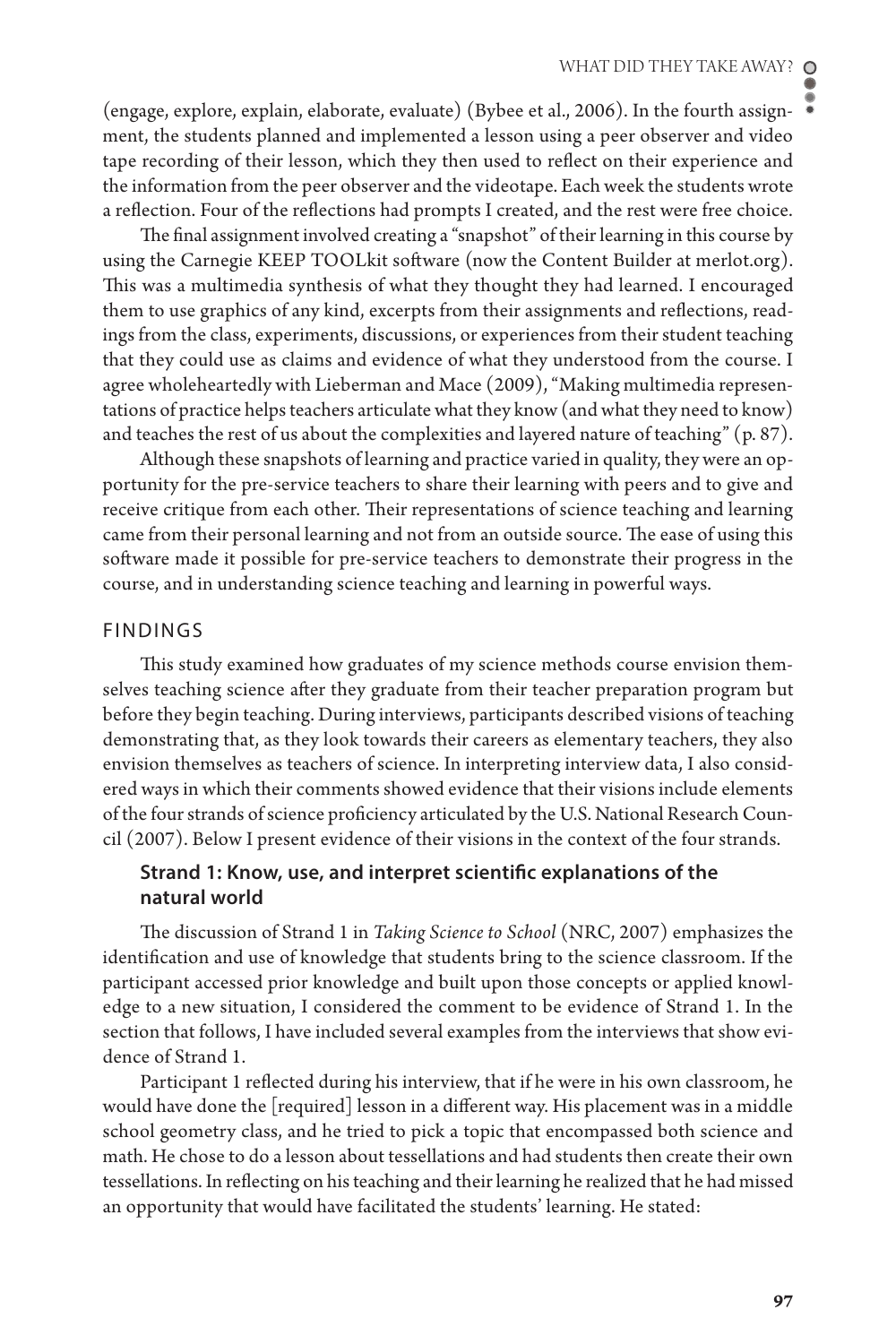*I would first have the students look at patterns in nature. I am not sure how I would do this – maybe find some really good images, or, real things, like a honeycomb, and anyway just give them some examples and have them talk about what they see. Then we could look at some man-made kinds of tessellations, like brick walls, or chain link fences and talk about them. Why do they think they are that way—what are the advantages? I think that would have helped them before they had to create their own, because then they could apply what we had seen and discussed.* 

Although Participant 1 did not facilitate the connections with prior knowledge during his teaching, he recognized that it would improve the lesson and probably the learning for the students.

Participant 6 described how she would know that students understood something in this way:

*When students refer back to something they have already learned, and show that they can make connections between that and something they are currently learning , I am very excited. When they can explain it to me and show it to me, or they can explain it to their friend, or when they make connections, like when they are talking to somebody and they say, "Oh yeah, it's like when we were doing that!" and then you know they are pulling from something I've previously tried to build upon and then I am like "Yes! They get it!"* 

These two examples are evidence of the ideas represented by Strand 1, as reported in the interviews. The participants recognized that it is important and meaningful for students to use their prior knowledge and then be able to apply it to new situations.

## **Strand 2: Generate and evaluate scientific evidence and explanations**

I considered a comment to be evidence of Strand 2 if it involved or incorporated anything about designing and carrying out an investigation and/or evaluating claims and evidence to draw conclusions and defend them. The best example of this came from Participant 7. Building from a previous investigation, he described the ways in which he would facilitate his students' ability to design and evaluate a new investigation, and enrich their conceptual knowledge. His students had worked through a force and motion unit and each had built rubber-band propeller cars. Rather than have them add up the cost of all the parts from a list of prices, he decided to extend the lesson.

*I said, "Now we're going to have a contest to see who can design the cheapest propeller car." So we were going to design in groups the cheapest propel*ler car that could still travel 3 feet. And so all of the kids started working, *they started shaving off some of the pieces, and so some of the groups only took off like a little piece at a time to make sure it still worked. Some kids took it completely apart and then put it together as cheaply as possible. Some groups were kinda arguing with each other about [how to do] it and trying to spy on the other groups. It turned into more of a lesson they were now designing even though they had been using these cars for like a week. They were ready to take that next step and the curriculum didn't plan for*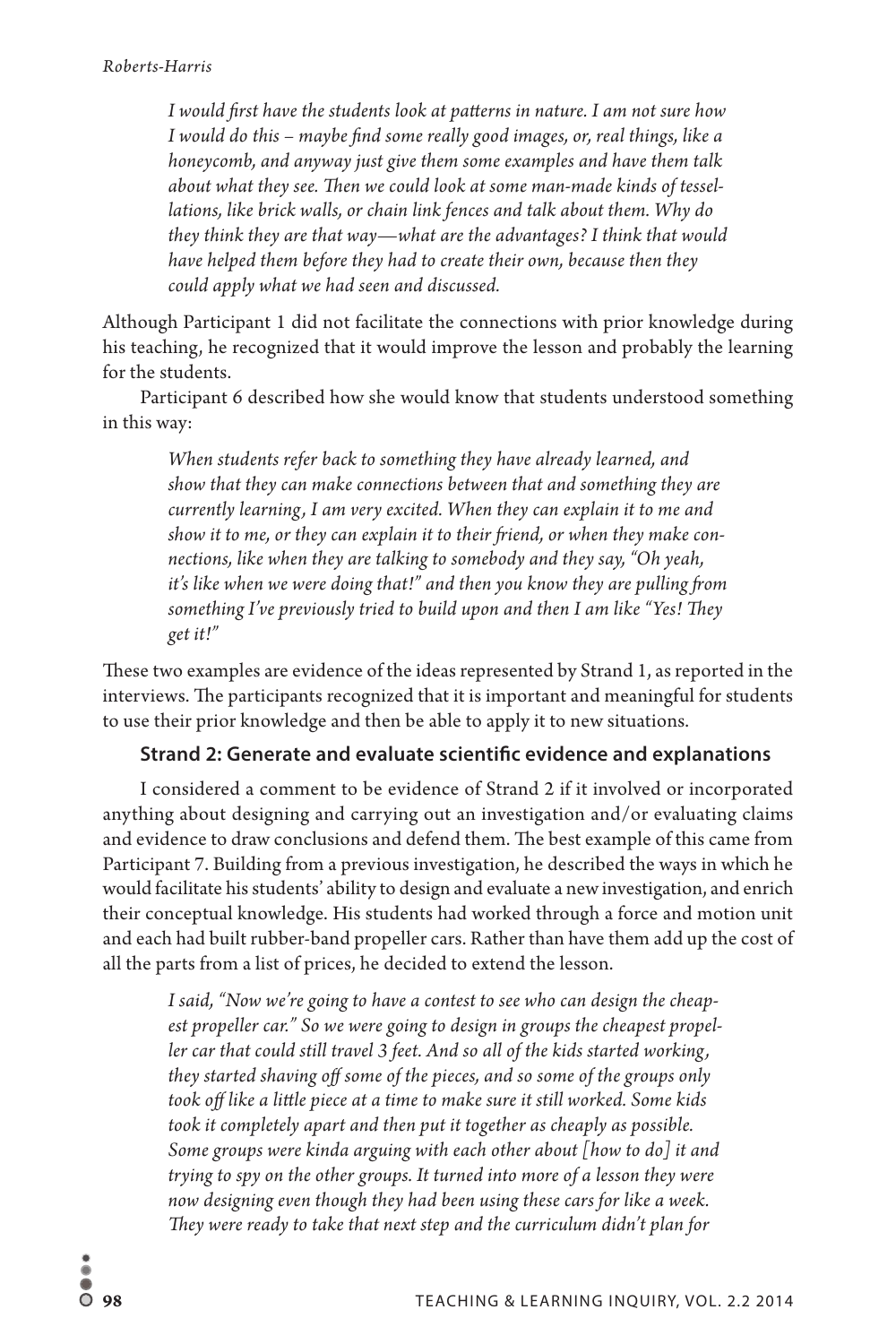$\bullet$ 

*that but by enhancing it I was able to make it mean more. This is what I want to see in science.* 

Participant 6 portrayed the many necessary components the students will need in order to design and analyze empirical investigations.

*They would need, I would think, like, a lot of like process support before actually doing an investigation. How to organize—they would need a lot of support, step by step, everything from how you go about formulating your question to, how you actually perform the experiment, to analyzing the data, putting it into the chart. Hopefully by then they would know how to make a chart or a graph or how to analyze the data or how to record, how to methodically record, and accurately record your data and then teach them you know about independent and dependent variables, what goes on what axis. And if we're using a chart, you know, recording how many times something happens so that they would be able to have evidence. So then they'll be able to say, "Ok, now I know this because look, you can't take this away, this happened—you know, data," rather than just, "Oh, but I saw it."* 

Both of these examples describe scenarios of elementary students engaging in the critical thinking and work of science, through explanations of the pre-service teachers. These pre-service teachers were able to articulate ways in which investigations are meaningful and require not just process skills, but also the skills of analysis, design, discussion and the use of evidence to defend claims. This is a vision for science they have articulated here for their future classrooms.

## **Strand 3: Understand the nature and development of scientific knowledge**

I interpreted Strand 3 in two different ways: (1) it would be considered evidence of understanding the nature and development of scientific knowledge if the participants described science as a way of knowing; or (2) if they enacted science as a way of knowing. I attributed knowledge of the nature of science to responses that indicated implicit understanding of the nature of science.

Participant 1 described an aspect of what it means to understand the nature and development of science. She stated, "I think kids need to learn about how you do science—not like they have to do it step A to Step Z, but that there are certain facets of conducting a science experiment that are important to know and important to do." Again, with an aspect of Strand 3, Participant 3 discussed being able to replicate an investigation and use multiple trials: "Maybe the answer was right but the procedure, the way they got the answer, was wrong—I would ask them to replicate it again. I would ask what would a scientist do?"

Strand 3 includes "developing a conception of 'doing science' that extends beyond experiment to include modeling, systematic observation, and historical reconstruction" (2007, NRC, p. 39). Participant 7 reflected on science with some reference to history and the need for debate in science.

*Taking the idea of the Earth revolving around the sun or that the Earth is round. There was a period of time where everyone thought the Earth was*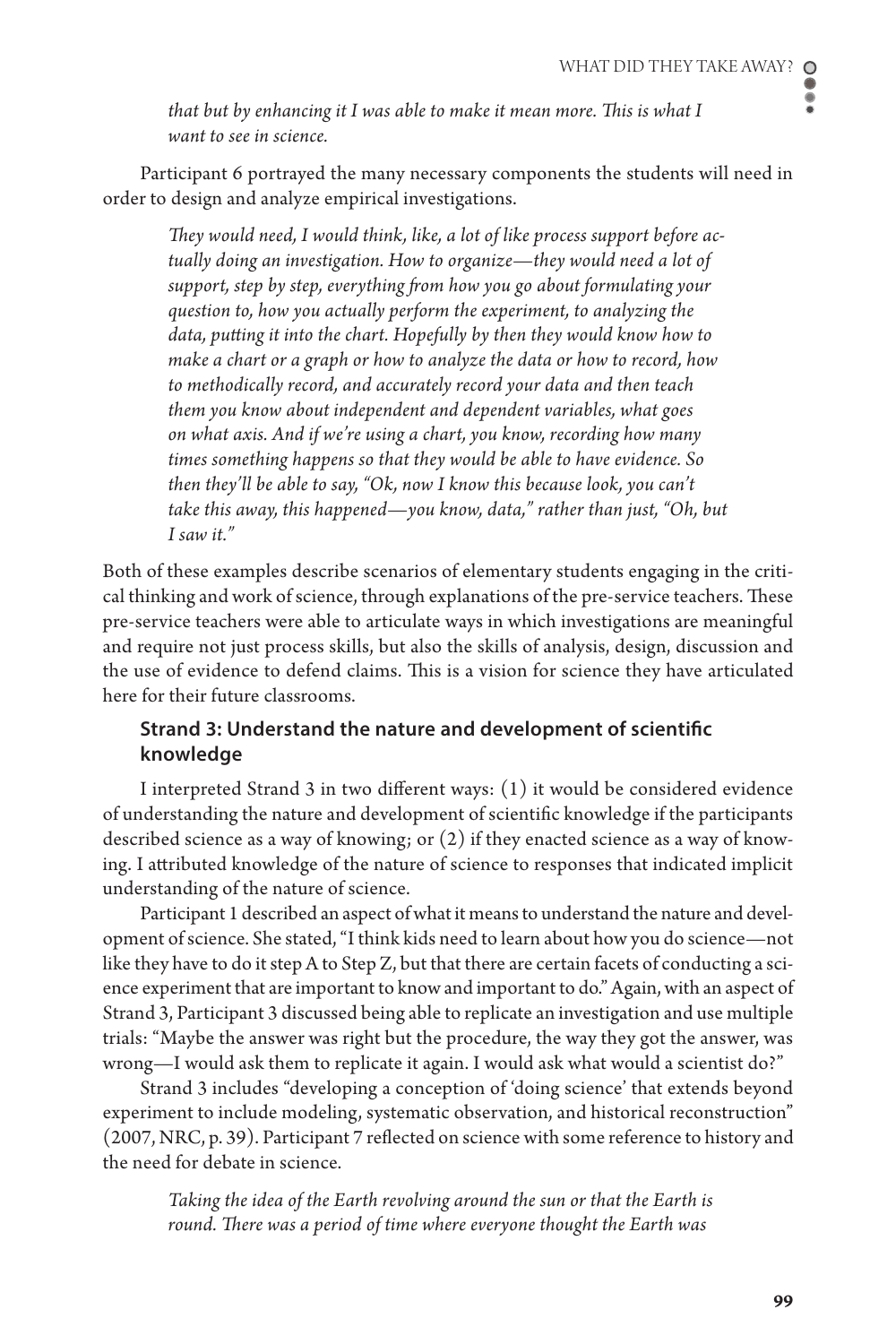*flat, because if it weren't flat we'd all roll off, or fall off, and how do the oceans stay on? When these things were discovered, they had to convince other people. It is very important that you are able to defend your ideas in science, because if other scientists hadn't convinced us, then some discoveries would have just been thrown away and maybe not thought about for several centuries until someone else would have thought about it, and then they would have had to defend it. So defending your ideas is kind of the basis of science.* 

These participants showed some understanding of what it means to think and act like a scientist would, and also how to help their students understand the importance of scientific practices.

## **Strand 4: Participate productively in scientific practices and discourse**

I considered a comment evidence for Strand 4 if it referred to discussions or to motivation and positive attitudes toward science. Creatively scaffolding discussion so that all students have a voice in the classroom community is the way Participant 2 envisioned her students participating productively in science.

*I think discussion is really important; I think it's how they get a chance to learn from one another in science. Sometimes even in the same group, somebody got something different out of it, so if I am able to hear what my group member has to say—in a small group or in whole class we learn from one another. I really like to make sure that the students who are kind of shy talk up and have a chance to be heard. You might have to scaffold it that at first they just talk with their partner, and then in the small group and then when someone raises their hand to represent the group, I made a comment and I am shy, but maybe the leader of our group shared my idea with the class, I could say wow—my voice is being heard. They might even say oh so and so said this, so I think that is important. Discussion, discussion is important. You feel more like learning when you can share your ideas.* 

Participant 5 emphasized the idea of teamwork and echoed Participant 2's comments about students learning from one another.

*They learn better that way, they learn when they talk to each other, and to challenge, and they learn when they have an assignment to do. They know they are a part of a team; they are going to accomplish something. That is important to their life and they have to start learning it in science.*

*Discussion is that people who know can refresh other people's minds maybe not only refresh but teach something to others. Some students will be able to enlighten other people's minds. Also it helps so that we can clarify any misconceptions that they have, or to bring up experiences that they have had, to engage them as well. Because one kid will say this and another will say, "oh, yeah" —so every group has a different perspective maybe about something. And then they help each other understand about it. It is more fun that way.*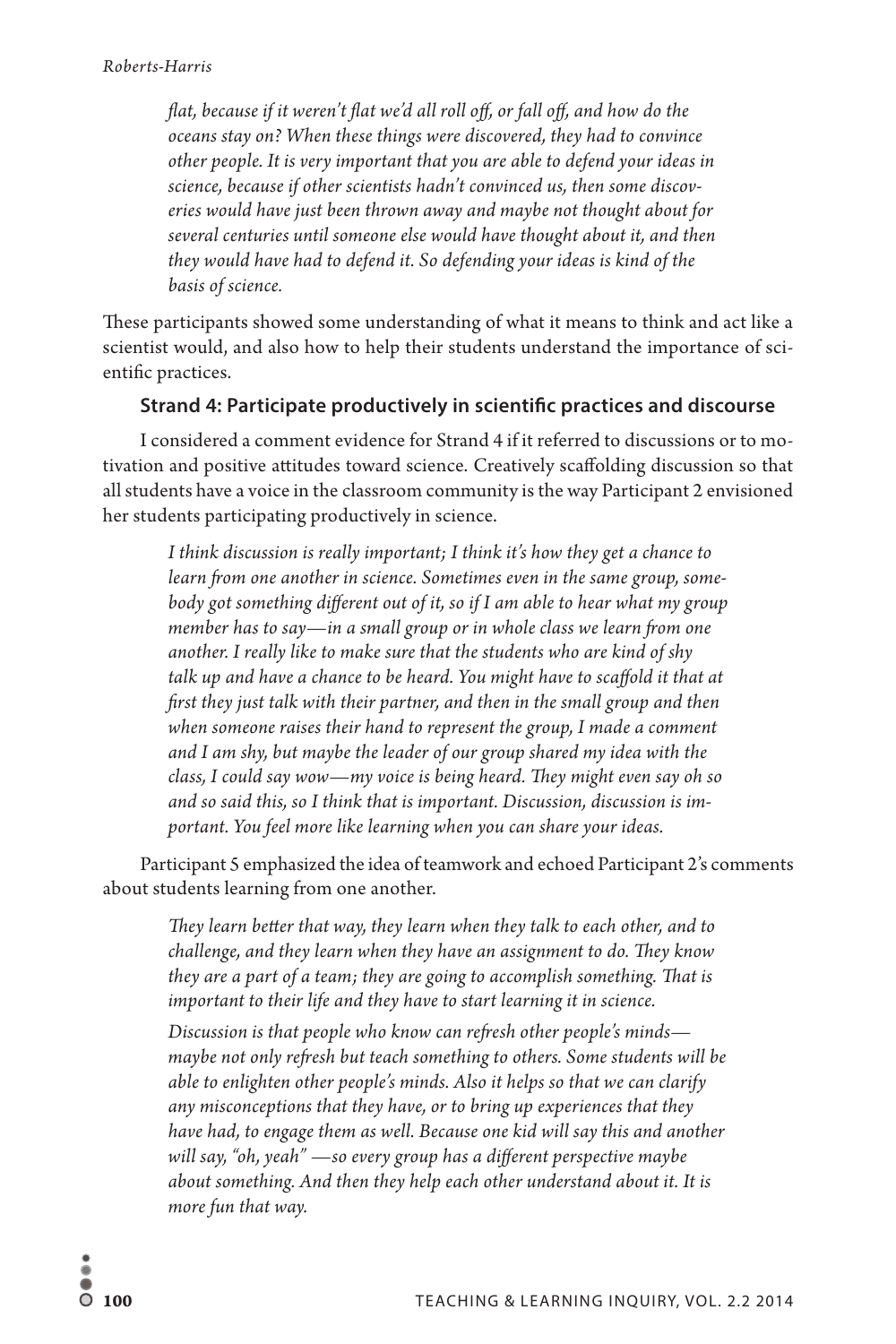۰ ě

Similarly, Participant 7 saw science as when students' build off of one others' ideas.

*Science is definitely a social process. If I go out and do experiments on something and then I don't tell anyone about it, or when you think about stuff like the Earth revolves around the sun, I didn't have to think of that, someone else already did and shared why with the world, so now we can build off of that knowledge. Thinking more of knowledge as something that is shared socially—that's important.* 

Communication is key in science. The participants understood that the role of discussion is vital to student understanding, and building on conceptual knowledge. Sharing ideas and reasoning helps students share what their current understanding is, and helps teachers to identify misconceptions, and opportunities to challenge.

In interpreting the data from the interviews, I extended myself some liberty in the matching of data to the strands. One reason for this is that the strands ofen overlap; there are not exact delineations among them. It is ofen difficult to identify a statement or reference to an activity as only one particular strand. As stated in *Taking Science to School: Learning and Teaching Science in Grades K-8* (NRC, 2007): "The strands are not independent or separable in the practice of science, nor in the teaching and learning of science. Rather, the strands of scientific proficiency are interwoven, and taken together, are viewed as science as practice" (p. 36-38).

#### DISCUSSION

This study examined the following research questions: 1) How did the participants envision themselves teaching science after they had graduated, but before they began teaching? 2) How did their *visions* of science learning and teaching align with the four strands of science proficiency articulated by the National Research Council (2007)?

The methods course emphasized reform-based practices, science as inquiry, culturally responsive teaching, scientific discourse, and integration of science with technology and other disciplines. Participants' writings and interview responses articulated visions of science learning and teaching including aspects of reform-based practices. Some participants intentionally incorporated and implemented reform-based strategies in field placements during the methods course and student teaching. The strands of scientific proficiency were evident in activities, assignments and participants' interviews in varying degrees.

Through the interview process, many of the participants described a professional vision that included changing the ways their students would experience science, as compared to ways in which they themselves had learned science. Some participants described changes in attitudes and beliefs that informed their visions of how they wanted science teaching and learning to occur in their own classrooms as a result of their experiences in the methods course.

Throughout the course assignments, the strands were evident but not equally in every assignment. Partly, this is due to the nature of the assignments and partly due to the way in which I interpreted the strands. Another researcher might interpret these data in different ways. The interconnectedness of the strands can make it difficult to ascribe specific criteria to each one. My results were similar to those of Minogue et al (2010) in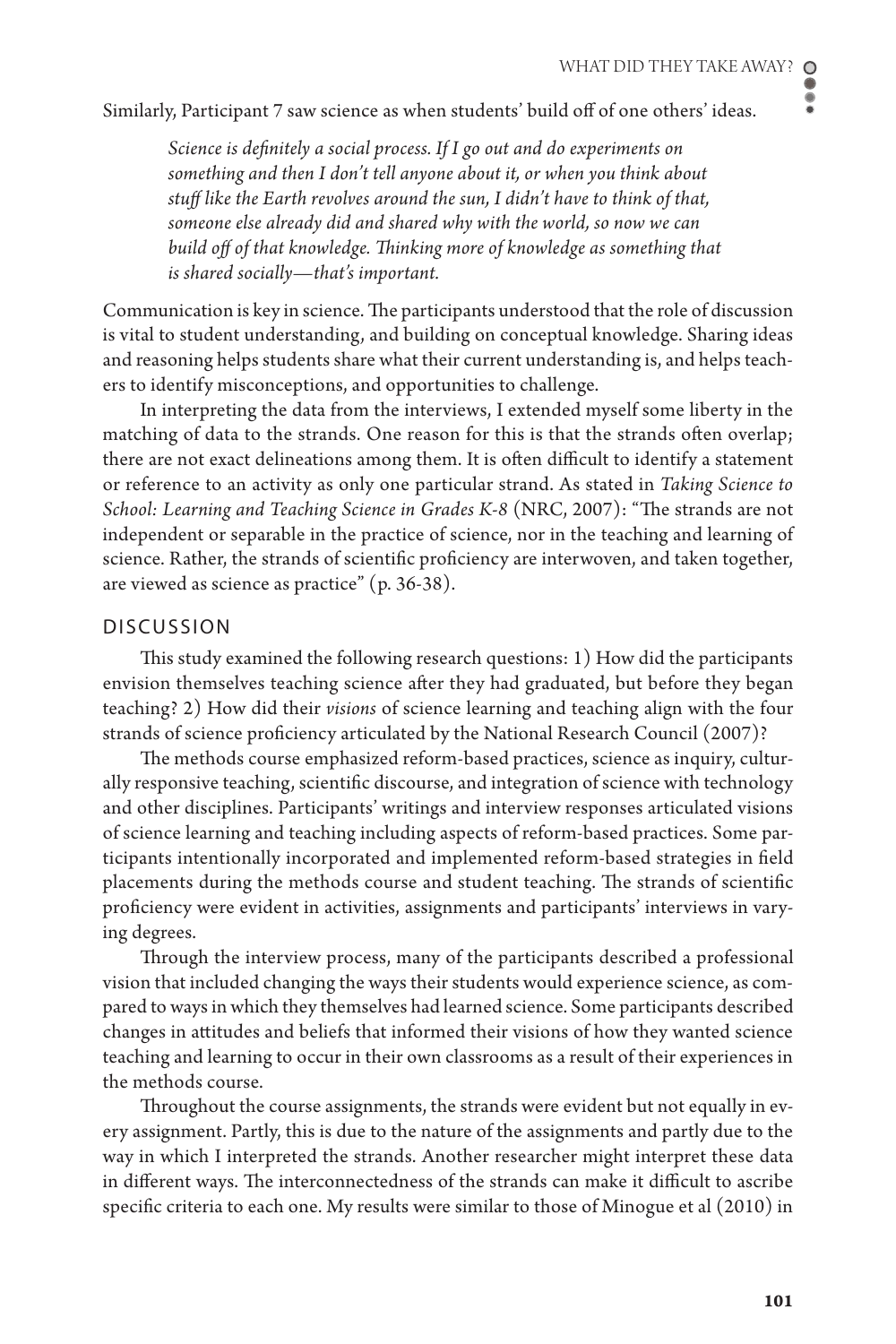that "the nature, duration, and distribution" (p. 21) of the strands varied, although the application was different.

The interviews demonstrate that participants remembered key components of reformbased ideas. They articulated visions of science learning and teaching that exemplify reform as described by the strands. Participant 7 was fortunate in that science was taught in one of his placements, although not regularly. As a result, he was able to engage the students in science learning experiences in addition to the lesson he did for the methods course. In his description of that lesson, he showed that he applied a reform-based approach to a science learning experience. This corroborates Crawford's (2007) findings that it is possible for prospective and newly qualified teachers to implement reform-based learning opportunities for their students. Anderson, Smith and Peasley (2000) suggest some students are more open to new ideas about teaching and learning, and a focused curriculum that maintains core ideas facilitates pre-service teachers' acceptance of new approaches to teaching.

Looking at data in relation to the strands of scientific proficiency, as they were evident in interviews about this methods course, has made me think more deeply about my role as a teacher educator and decisions I make as a facilitator of learning. Duschl (2008) explains that the strands of scientific proficiencies are a shift in focus for science education, moving from the "what" of science teaching to the "how and why" of science teaching. After completing this investigation, I plan to adjust the design of my science methods course to focus more explicitly on intentionally integrating the strands into the design and delivery of reform-based science instruction.

Case studies using the strands of science proficiencies (e.g., Smith, Cowan & Culp, 2009) can offer practical models to elucidate how the strands might affect the work of prospective teachers in general. This practical model shows the strands may potentially influence the way pre-service teachers envision the future of science teaching in particular and can inform new teachers who are beginning to design their own lessons. Perhaps, if university instructors could explicitly model the use of the strands in their courses, then pre-service teachers could develop an understanding of this theoretical framework to then apply in the classroom when they begin to teach.

One caution I would offer is to not separate the strands into a checklist. School systems tend to take these checklists and use them simplistically in order to claim they are indeed being implemented. The strands of science proficiencies are complexly intertwined, and simplifying them may lead to misinterpretation. The strands also draw attention to how young children learn, and the importance of building science teaching and learning around core concepts.

Although these newly qualified teachers had not yet begun to teach, their visions of science teaching and learning describe a range of reform-based instructional approaches, like those that were modeled in their methods teaching course. These approaches to teaching and learning included having the K-8 students taking the lead in identifying the problem, generating questions, designing investigations, making and recording observations, interpreting data, creating explanations, and developing models and argument, processes similar to those articulated in the *National Science Education Standards* (NRC, 1996). These teachers were able to describe a promising understanding of teaching science as inquiry and claimed that they believed they would implement reform-based science practices in their new classrooms. These findings about the beliefs of new teachers are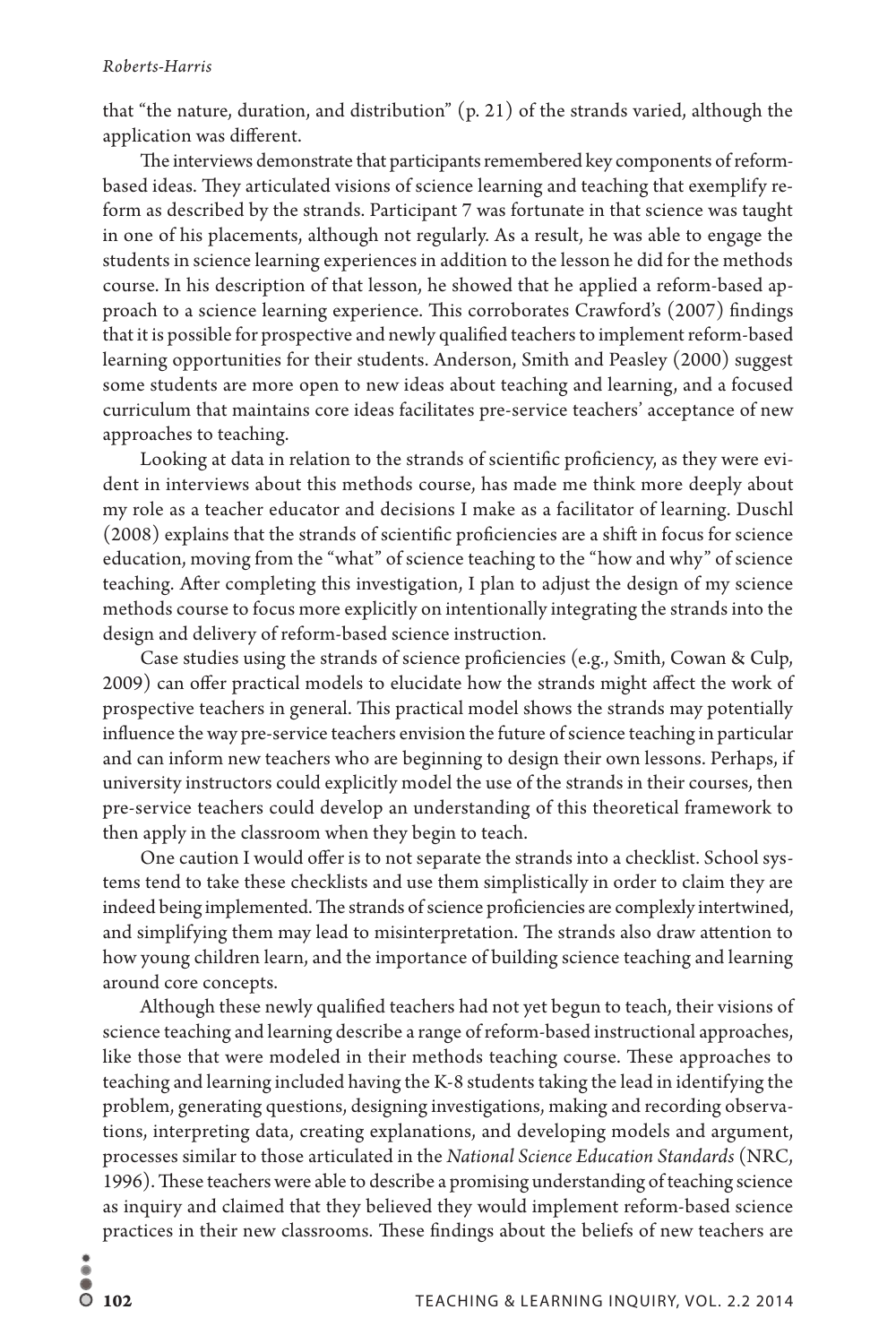similar to those recorded by Crawford (2007), who noted that more research is needed on how teacher beliefs about inquiry and reform translate to practice. Bryan (2003) and Luft (2007) found there may be many different factors that influence and affect how beginning teachers' practices of teaching science will be translated into their new school site.

One thing is clear, in addition to the best approaches to teaching science, using the most current research available, we must insist in helping all teachers understand the need and the benefit to teaching science daily as part of the regular school curriculum. As science educators, we have an obligation to make public the discriminatory practices of deleting science education in some elementary schools and stand by teachers who advocate for the inclusion of science learning. Teachers are ofen the best change agents for reform, and can provide equal access to science for their students, and possibly influence others to do the same.

#### **LIMITATIONS**

The findings of this study are limited to the particular prospective teachers who gave permission for me to interpret their writings, including those interviewed, and myself, in one course at a particular site. Another researcher could view differently from my interpretations of ways the strands of science proficiency were related or not related to the data. Although not generalizable, the results may be useful to instructors who are teaching elementary science methods courses or to others interested in teacher education issues. To show a causal relationship between the influences of the reform-based science teaching methods course and what the participants brought to the course and their visions afterwards was not possible. However, I can see from multiple viewpoints the reflections and perceptions of the newly qualified teachers, as they looked to the future and the visions of themselves as potential teachers of science, some changes in beliefs and attitudes were evident.

#### IMPLICATIONS

Designing methods courses that encourage prospective teachers to challenge and refine their previous visions of science teaching is a difficult task. Important components include providing meaningful experiences in the field during methods courses, as well as providing opportunities for pre-service teachers to reflect upon and make connections between their learning throughout the course and their teaching experiences in the field. In addition, pre-service teachers need deep engagement in the practices of science, such as questioning, investigating and developing explanations based on evidence, explicitly discussing the nature of science, and providing sustained evidence to support conclusions.

The learning that occurred in the course studied here can be characterized as a part of the development of teachers' visions of science learning and teaching. These pre-service teachers remembered and envisioned particular kinds of events that can happen in classrooms and thought about these events in ways that were consistent with reform-based teaching. The fact that there was some evidence of the four strands of science proficiency in their reflections on the science methods course, and that their vision of what science learning and teaching might look like included ideas from the conceptual framework of the four strands provides evidence that at least some newly qualified teachers going into classrooms can indeed envision these practices and this framework in science learning for their students. Participants' responses to assignments indicated they were taking re-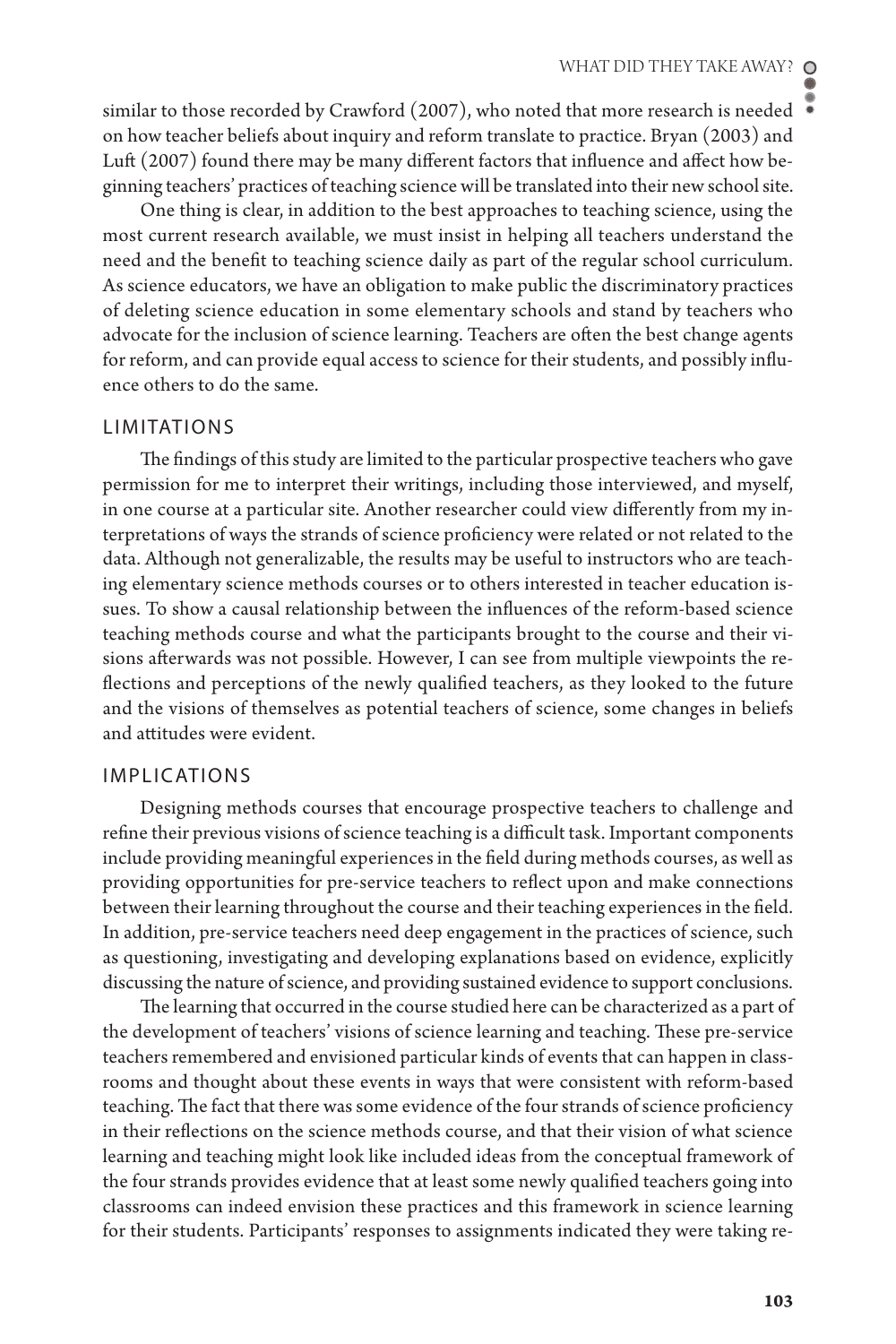sponsibility for their own learning and were incorporating into their own practices aspects of the reform-based teaching that were modeled in this methods course. This implies that the teaching methods and instructional approaches employed in such a course can make a difference in prospective teachers' visions of science teaching and learning. Such visions of science learning and teaching may then inform their science teaching in elementary classrooms.

## FUTURE RESEARCH

Future research must also explore the area of pre-service and newly qualified teacher visions, the sources of these visions and ways in which or if they change over time. A longitudinal study of K-8 pre-service teacher visions of teaching before and during their educational preparation, what those visions are as they leave the program, and how their visions are enacted or changed during the induction years of teaching would provide valuable information to the field.

*Deborah Roberts-Harris is an assistant professor in the department of teacher education at the University of New Mexico in Albuquerque, New Mexico.*

## REFERENCES

- Abell, S.K. (2005). University science teachers as researchers: Blurring the scholarship boundaries. *Research in Science Education, 35*, 281-298.
- Abell, S.K., & Bryan, L.A. (1997). Reconceptualizing the elementary science methods course using a reflection orientation. *Journal of Science Teacher Education, 8*(3), 153-166.
- Adams, P.E., & Krockover, G.H. (1997). Beginning science teacher cognition and its origins in the preservice secondary science teacher program. *Journal of Research in Science Teaching*, *34*(6), 633-653.
- Anderson, L.M., Smith, D.C., & Peasley, K. (2000). Integrating learner and learning concerns: Prospective elementary science teachers' paths and progress. *Teaching and Teacher Education, 16*(5–6), 547–574.
- Bass, J.E., Constant, T.L., & Carin, A.A. (2009*). Teaching science as inquiry*. Boston: Allyn & Bacon.
- Bryan, L.A. (2003). The nestedness of beliefs: Examining a prospective elementary teacher's belief system about science teaching and learning. *Journal of Research in Science Teaching, 40*, 835-868.
- Bybee, R., Taylor, J.A., Gardner, A., Van Scotter, P., Carlson, J., Westbrook, A., & Landes, N. (2006). *The BSCS 5E instructional model: Origins and effectiveness.* Colorado Springs, CO: BSCS.
- Cochran-Smith, M., & Lytle, S. (1999). The teacher research movement: A decade later. *Educational Researcher, 28*(7), 15-25.
- Crawford, B. (2007). Learning to teach science as inquiry in the rough and tumble of practice. *Journal of Research in Science Teaching, 44*(4), 613-642.
- Dana, N., & Yendol-Hoppey, D. (2009). *The reflective educator's guide to classroom research* (2<sup>nd</sup> ed.). Thousand Oaks, CA: Corwin.
- Darling-Hammond, L. (2006). *Powerful teacher education*. San Francisco, CA: Jossey-Bass.
- Davis, E.A. (2006). Characterizing productive reflection among preservice elementary teachers: Seeing what matters. *Teaching and Teacher Education, 22*(3)*,* 281-301.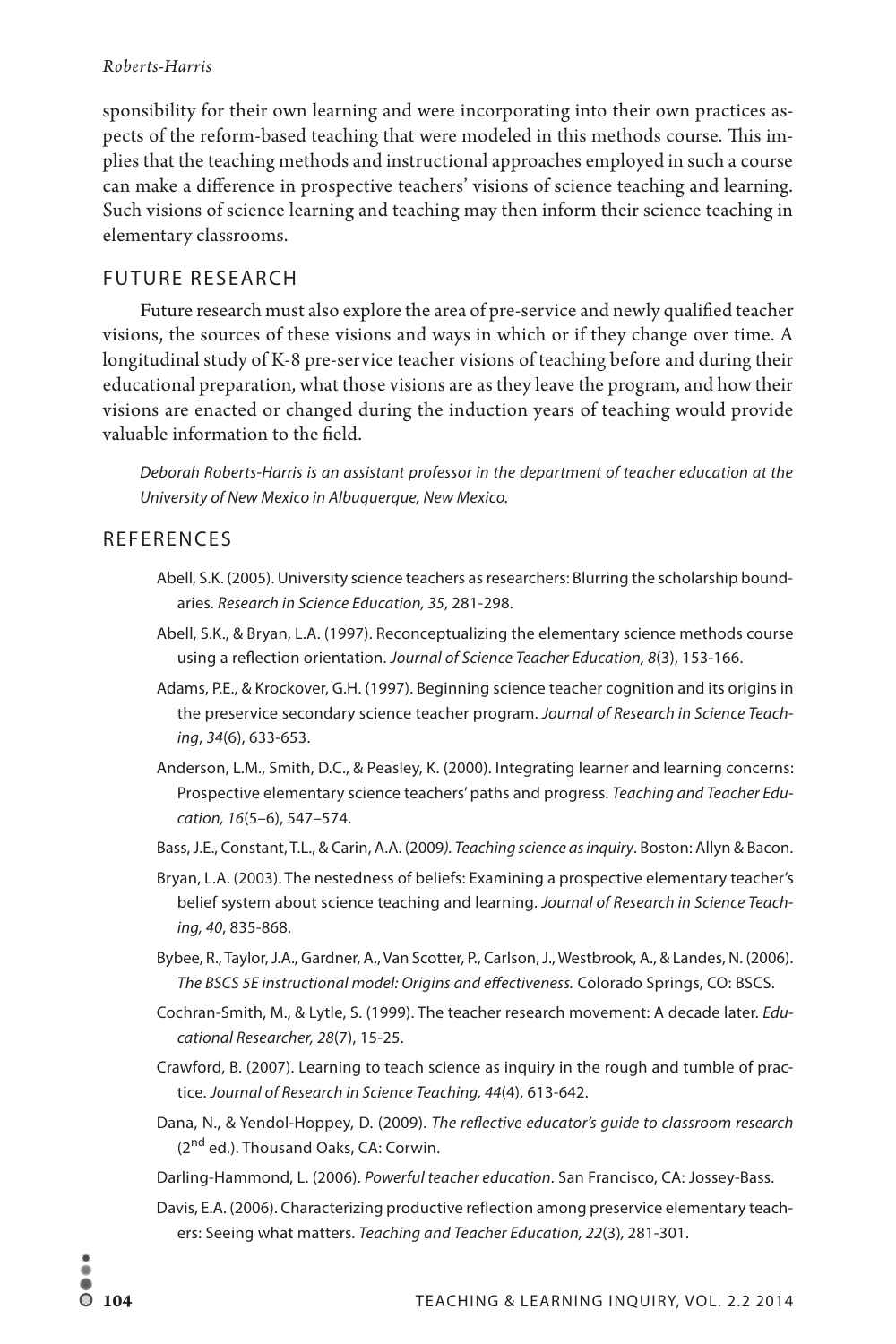- Davis, E.A., Petish, D., & Smithey, J. (2006). Challenges new science teachers face. *Review of Educational Research, 76*(3), 607-651.
- Duschl, R. (2008). Science education in three-part harmony: Balancing conceptual, epistemic, and social learning goals. *Review of Research in Education, 32*(1), 268-291.
- Flick, L., & Lederman, N. (2006). *Scientific inquiry and nature of science: Implications for teaching, learning, and teacher education*. New York: Springer
- Guba, E.G. (1981). Criteria for the trustworthiness of naturalistic inquiries. *Educational Communication and Technology, 29*(2), 75-91.
- Haney, J.J., Czerniak, C.M., & Lumpe, A.T. (1996). Teacher beliefs and intentions regarding the implementation of science education reform strands. *Journal of Research in Science Teaching*, *33*(9), 971-993.
- Hubbard, R.S., & Power, B.M. (2003). *The art of classroom inquiry: A handbook for teacherresearchers* (Revised ed.). Portsmouth, NH: Heinemann.
- Hutchings, P., Huber, M., & Ciccone, A. (2011). *Scholarship of teaching and learning reconsidered: Institutional integration and impact*. San Francisco: Jossey Bass.
- Hutchings, P., & Shulman, L. S. (1999). The scholarship of teaching: New elaborations, new developments. *Change, 31*(5), 10-15.
- Jones, M.G., & Carter, G. (2007). Science teacher attitudes and beliefs. In S. Abell & N. Lederman (Eds.), *Handbook of research on science education* (pp. 1067-1104). New York: Routledge.
- Kaufman, D., & Moss, D.M. (2010). A new look at preservice teachers' conceptions of classroom management and organization: Uncovering complexity and dissonance. *The Teacher Educator*, *45*(2), 118-136.
- Lederman, N.G. (1999). Teachers' understanding of the nature of science and classroom practice: Factors that facilitate or impede the relationship. *Journal of Research in Science Teaching, 36*(8), 916-929.
- Lieberman, A. & Mace, D.P. (2009). Making practice public: Teacher learning in the 21<sup>st</sup> century. *Journal of Teacher Education, 61*(1-2), 77-88.
- Loughran, J., & Northfield, J. (1998). A framework for the development of self-study practice. In M.L. Hamilton (Ed.), *Reconceptualizing teacher practice: Self-study in teacher education*  (pp. 7-18). London: Falmer Press.
- Luft, J. (2007). Minding the gap: Needed research on beginning/newly qualified science teachers. *Journal of Research in Science Teaching*, *44*(4), 532-537.
- Luft, J.A., & Roehrig, G.H. (2007). Capturing science teachers' epistemological beliefs: The development of the teacher beliefs interview. *Electronic Journal of Science Education, 11*(2), 38-66.
- Luft, J.A., Roehrig, G.H., & Patterson, N.C. (2003). Contrasting landscapes: A comparison of the impact of different induction programs on beginning secondary science teachers' practices, beliefs, and experiences. *Journal of Research in Science Teaching*, *40*(1), 77-97.
- McGinnis, J.R., Parker, A., & Graeber, A. (2004). A cultural perspective of the induction of five reform-minded new specialist teachers of mathematics and science. *Journal of Research in Science Teaching, 41*(7), 720-747.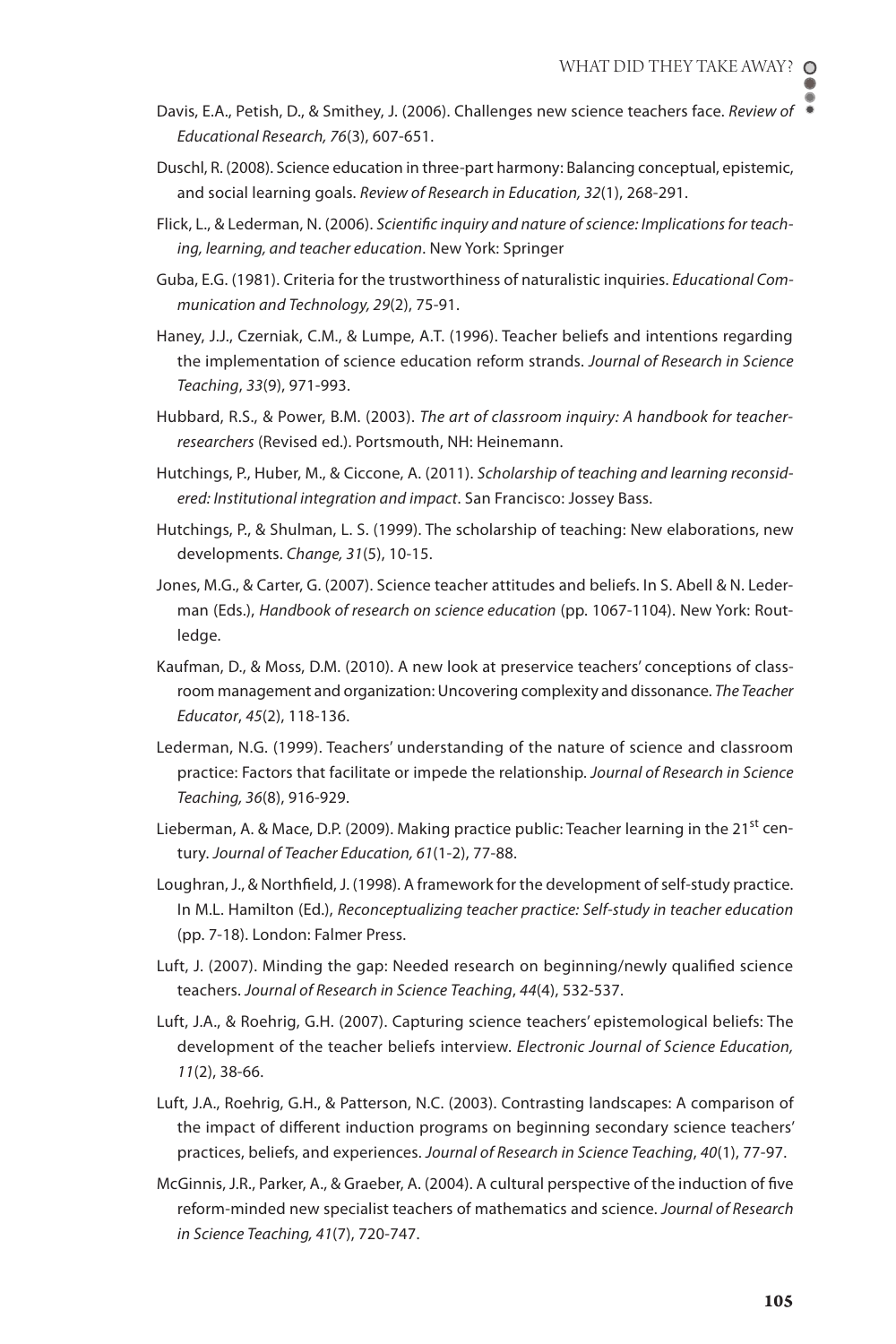- McMillan, J.H., & Schumacher, S. (2010). *Research in education: Evidence-based inquiry*. (7th ed.). Boston, MA: Pearson.
- McMurrer, J. (2007). *Choices, changes and challenges: Curriculum and instruction in the NCLB era*. Washington DC: Center on Education Policy.
- Mehra, B. (2002). Bias in qualitative research: Voices from an online classroom. *The Qualitative Report,* 7, 1. Retrieved from http://www.nova.edu/ssss/QR/QR7-1/mehra.html.
- Minogue, J., Madden, L., Bedward, J., Wiebe, E., & Carter, M. (2010). The cross-case analyses of elementary students' engagement in the strands of science proficiency. *Journal of Science Teacher Education, 21*, 559-587.
- Minstrell, J. & van Zee, E.H. (Eds.) (2000). *Inquiring into inquiry learning and teaching in science.*  Washington, D.C.: American Association for the Advancement of Science.
- Morrison, J.A., Raab, F., & Ingram, D. (2009). Factors influencing elementary and secondary teachers' views on the nature of science. *Journal of Research in Science Teaching, 46*(4), 384-403.
- National Research Council. (1996). *National science education standards.* Washington, DC: National Academy Press. Retrieved 5/17/2009 from http://www.nap.edu/openbook.php ?record\_id=4962
- National Research Council. (2000). *Inquiry and the national education standards.* Washington, DC: National Academy Press. Retrieved 5/17/2009 from: http://www.nap.edu/openbook .php?isbn=0309064767
- National Research Council. (2007). *Taking science to school: Learning and teaching science in grades K-8.* Washington, DC: National Academy Press.
- Richardson, V. (2003). Preservice teachers' beliefs. In J. Raths & A. R. McAninch (Eds.) *Teacher beliefs and classroom performance: The impact of teacher education* (pp. 1-22). Charlotte, NC: Information Age Publishing.
- Roberts, D. (1999). The sky's the limit: Parents and their first grade students look at the sky. *Science and Children, 37*, 33-37. Reprinted in S. Koba (Ed.), *Mixing it up: Integrated, interdisciplinary intriguing science in the elementary classroom.* Arlington, VA: National Science Teachers Association Press.
- Roberts, D. (2000). Learning to teach science through inquiry: A new teacher's story. In J. Minstrell & E.H. van Zee (Eds.), *Inquiring into inquiry learning and teaching in science*  (pp. 120-129). Washington, D.C.: American Association for the Advancement of Science.
- Roberts, D. (2007). Learning about motion: Fun for all! In D. Roberts, C. Bove, & E. H. van Zee (Eds.) *Teacher research: Stories of learning and growing* (pp. 124-136). Arlington, VA: National Science Teachers Association Press.
- Roberts, D. (2011). *Newly qualified teachers' visions of science learning and teaching.* (doctoral dissertation). Retrieved from http://drum.lib.umd.edu//handle/1903/11631
- Roth, K. (2007). Science teachers as researchers. In S. Abell & N. Lederman (Eds.), *Handbook of Research on Science Education* (pp. 1203-1259). Mahwah, NJ: Lawrence Erlbaum.
- Sampson, V., Grooms, J. & Enderle, P. (2011). Instruments that can be used by researchers to assess three different aspects of science proficiency. Paper presented at Society for Re-